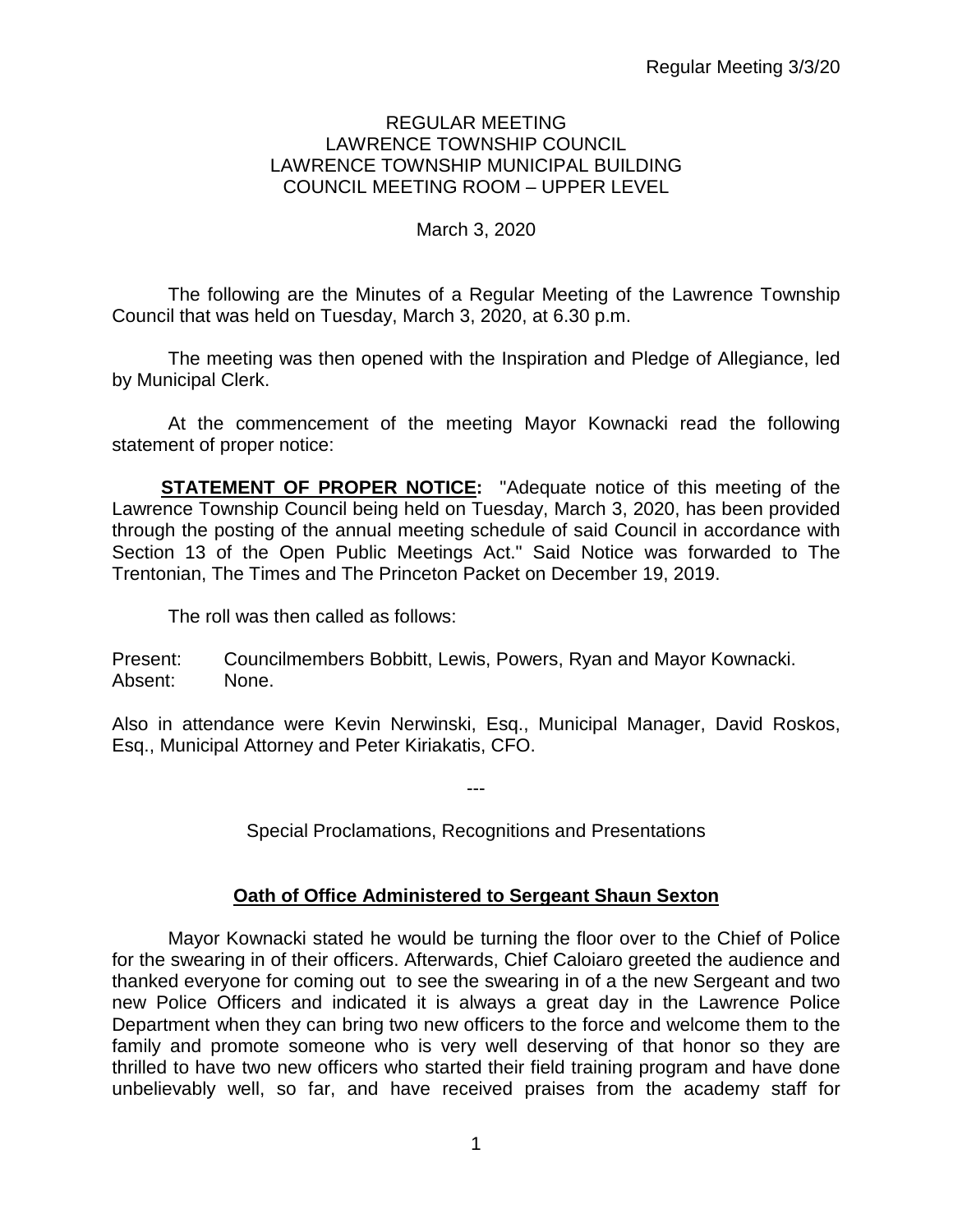everything they did while in the Police Academy, so they are really happy to have them as part of their force. He then asked Officer Shaun Sexton to come forward and proceeded to read a brief bio relative to Officer Sexton's background history and the important role he played at the Quakerbridge Mall and mentoring of young officers in the Police Department. Mayor Kownacki then administered the Oath of Office to Sergeant Shaun Sexton. He then turned the floor over to Sergeant Shaun Sexton.

Sergeant Sexton stated he would like thank his parents who came up from Myrtle Beach, his godmother Sharon, retired State Police Lieutenant Bob Long who wrote one of his reference letters for the Lawrence Police Department, his sister and brother and everyone else for coming out this evening. And advised he kind of lives by what Sir Robert Peel said in these words "the police are the public and the public are the police". He also believes that everyone should be treated with respect and treated how you would want your mom to be treated if ever dealt with by the police…and he lives by that. Further, he would like to bring attention to someone in the back of the room, Robert Wagner, and asked him to raise his hand and advised that Officer Wagner is probably one of the most famous police officers in the Township as there is no one that does not know him or hug him when they see him. And, when they are at the mall together it is like a two hour trip to get through one lap because everybody wants to talk to him and he knows everybody and advised that he is retiring April 30<sup>th</sup> which is a huge loss for the town and he will be making a motion before the Council to get a bronze statue of Officer Wagner (Rob) that could be put in the mall which was followed by lots of applause and laughter. Mr. Nerwinski noted for the record that Sergeant Sexton's Motion was not seconded.

Sergeant Sexton then thanked Kevin Nerwinski, Township Manager, Mayor Kownacki and the Township Council for the promotional opportunity and stated he promises to give it his all and put his best foot forward doing it. He then advised the new officers to just remember the Oath they take today and indicated this is probably the fourth or fifth time he has taken an oath similar to this and he has always honored that and it is very important for them to do the same because they are not only doing it in front of the people today…this is a note to themselves so remember that. And, as they said in the Army "always place the mission first" and the Mission is the Township, the Residents and the Governing Body… and urged them to remember those words.

In closing, Sergeant Sexton advised that there will be a reception at the American Legion Post 458 at the Brunswick Circle and everyone is invited to come by for food and beverages.

Chief Caloiaro pointed out how many officers are in attendance to celebrate Officer Sexton's accomplishment of being promoted to Sergeant which is a great testament to him that so many people are here to celebrate with him which shows a lot about his character.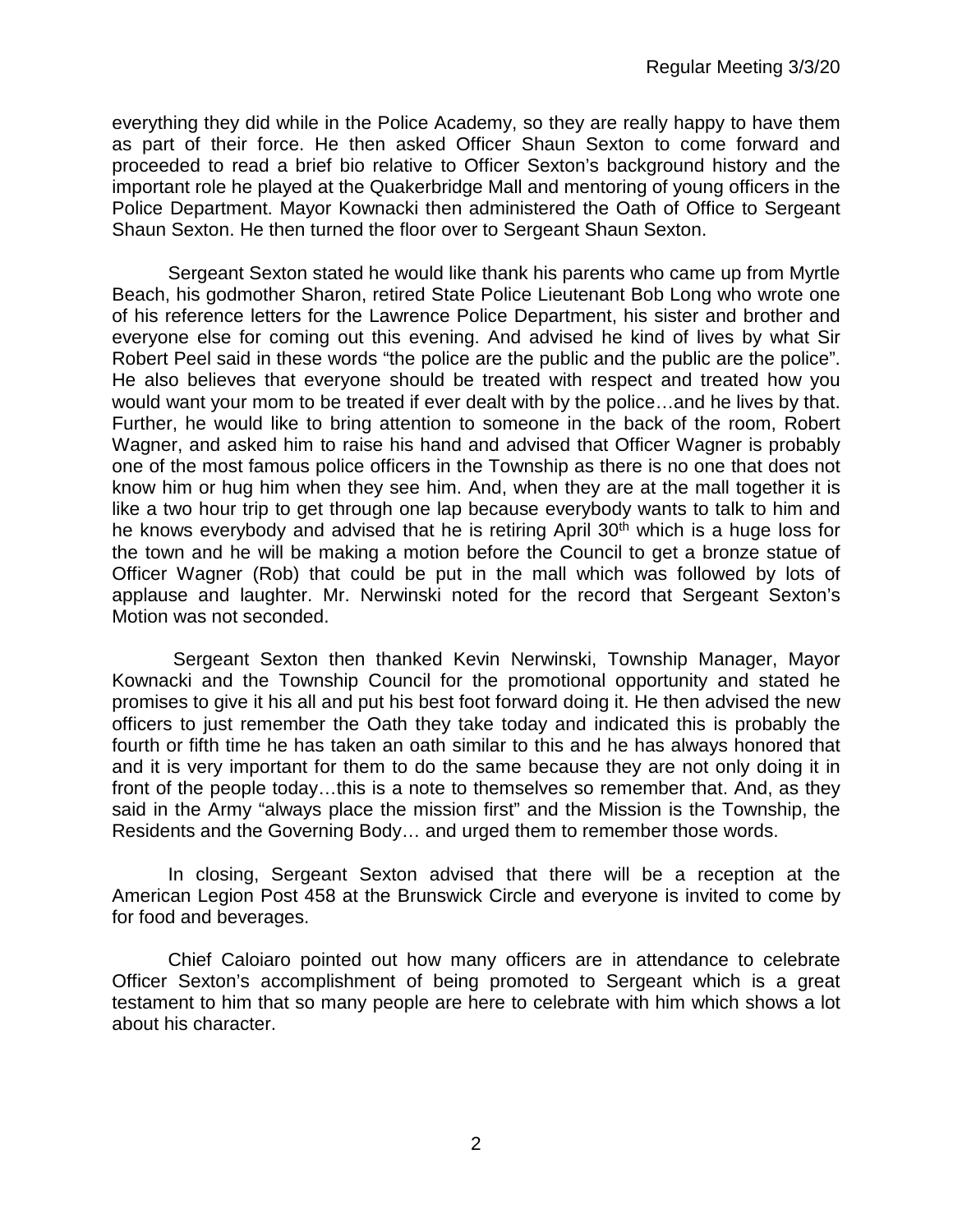### **Oath of Office Administered to Police Officer Nigel Davis**

Prior to administering the Oath of Office, Chief Caloiaro called up Officer Nigel Davis front and center and indicated during the background investigation he could not find one person who had a negative thing to say about Officer Davis and he knew from doing the background that he was going to be perfect for the Lawrence Police Department as he comes from good family where his father works in the Streets Crime Unit as a K-9 Detective in the City of Trenton so law enforcement is in his blood and he knew from the beginning that they were getting a real good candidate for the Police Department.

Chief Caloiaro proceeded to read a brief bio relative to Nigel Davis' background history and congratulated and welcomed Officer Davis as part of the Lawrence Township family and echoed Sergeant Sexton's words about honoring the badge and stated he knows he will do really well. Mayor Kownacki then administered the Oath of Office to Officer Nigel Davis. He then turned the floor over to Officer Davis.

Officer Davis stated he would like to thank Police Chief Caloiaro, Kevin Nerwinski, Township Manager, Mayor Kownacki and the Township Council and everyone else for the opportunity in hiring him as well as all the departments that have been backing them since they got hired and all throughout the academy when they told them if they needed anything they could come to them. So, he just wanted to thank everyone for coming out and wished everyone a nice night.

## **Oath of Office Administered to Police Officers Michael Hammond**

~~~

Chief Caloiaro advised before hiring Michael Hammond as a Police Officer and him showing up on the police list he was a Dispatcher with the iXP Corporation who covers the Police Dispatch Center so they knew a little bit about Officer Hammond before going into the whole process – his work ethic, his ability, his dedication to the Township of Lawrence was exemplary and they knew from the onset that Officer Hammond was somebody they could trust and would like to hire and they are really happy that his name came up on the list for the job of police officer because they knew they were going to get a good one based on his past track record working in the Police Department with the iXP Corporation.

Chief Caloiaro proceeded to read a brief bio of Michael Hammond's background history and congratulated and welcomed Officer Hammond as part of the Lawrence Township family. Mayor Kownacki administered the Oath of Office to Officer Michael Hammond. He then turned the floor over to Officer Hammond.

Officer Hammond greeted and thanked everyone for coming out and stated he would like to thank his family who have been so supportive of him; especially, his wife who has been his rock and helped him to get through the academy because without her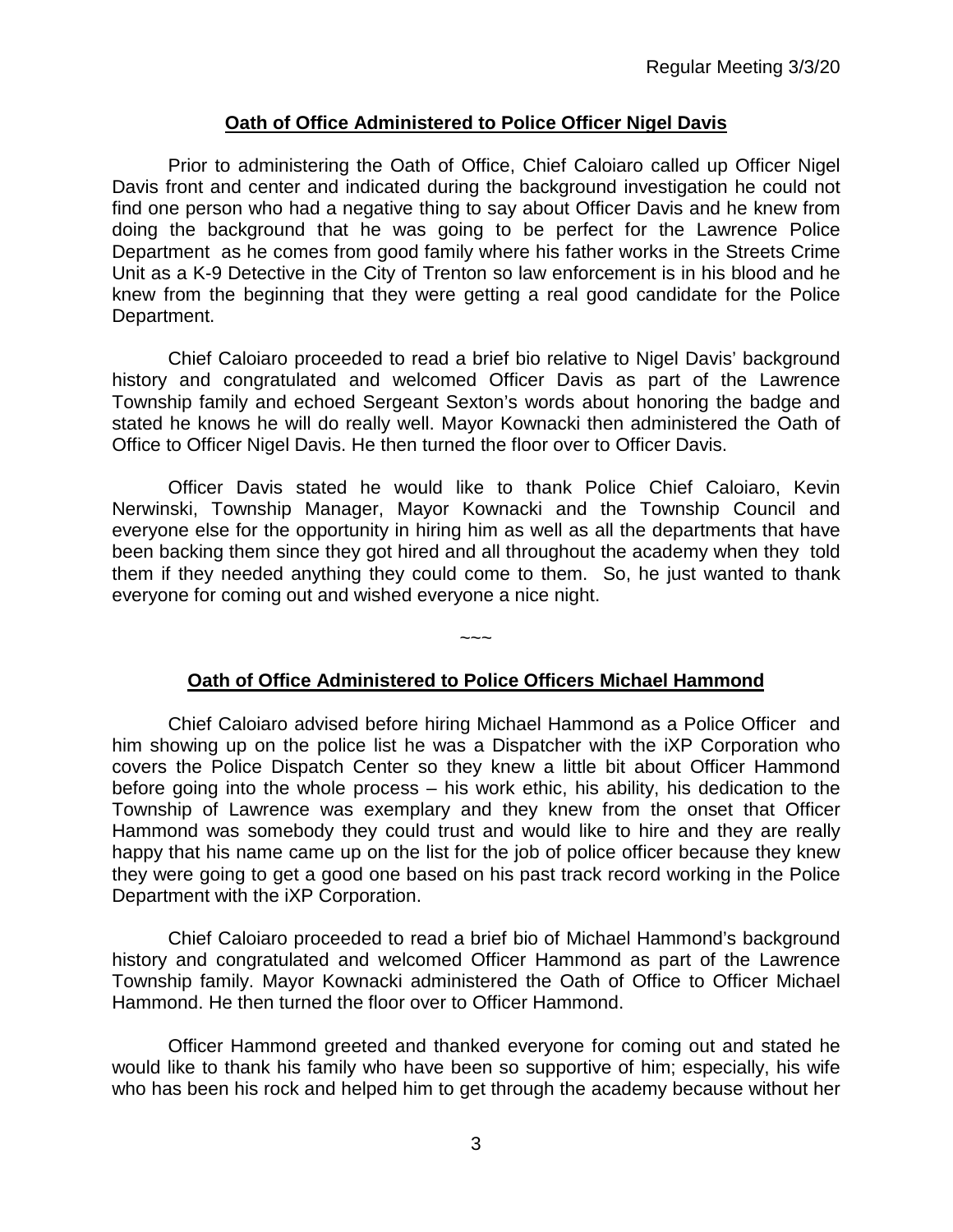support he does not know if he would be standing before them tonight. He further thanked his wife's family for being so supportive of her during the past 6 months as she had to support him coming home stressed and just tired and beaten down and proceeded to thank the rest of his family for also supporting him, the officers in the back of the room for supporting him since 2013 and having been a second family to him as well, and for always helping him when he needed support and for making him be a better person and showing him what a great work ethic is.

Officer Hammond went on to thank Police Chief Caloiaro, Kevin Nerwinski, Township Manager, Mayor Kownacki and the Township Council and stated he looks forward to serving the community in his new role as a Police Officer and thanked everyone again for the opportunity.

---

### Public Participation

There was no public participation.

---

### Review and Revisions of Agenda

 The Municipal Clerk requested that Resolution 98-20 (18-H.3), Authorizing a Closed Session of Council Immediately Following the Regular Meeting to Discuss Litigation, be amended to include discussions on labor negotiations.

On a motion by Ms. Lewis, seconded by Mr. Powers, the Agenda was amended to include the above revision.

Same was carried on the following roll call vote:

Ayes: Councilmembers Bobbitt, Lewis, Powers, Ryan and Mayor Kownacki. Nays: None. Absent: None.

---

## Adoption of Minutes

---

There was no adoption of minutes.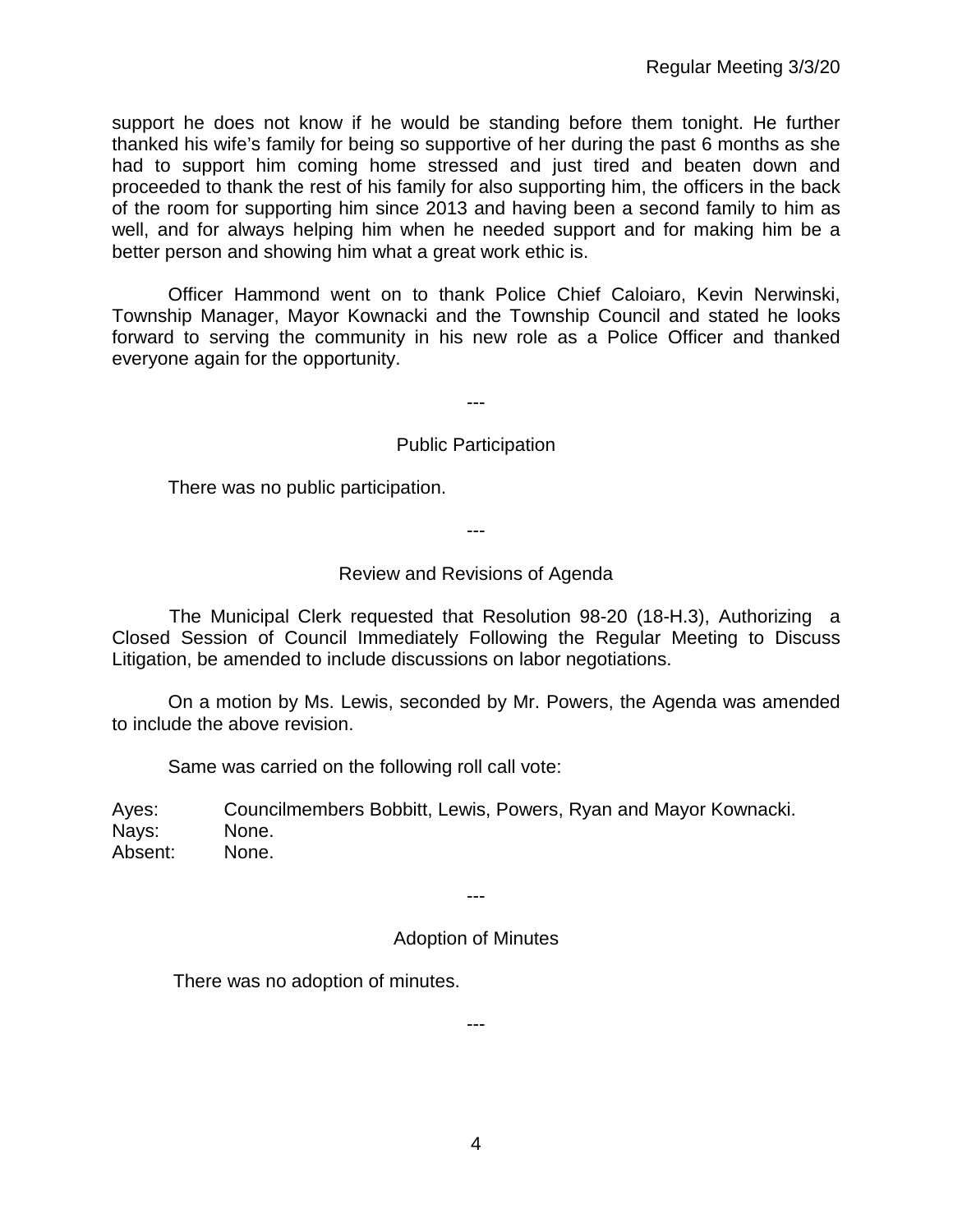# Awarding or Rejecting of Bids

There was no awarding or rejection of bids.

---

# Introduction of Ordinances

There was no introduction of ordinances.

---

## Adoption of Ordinances

Mayor Kownacki read by title, an ordinance entitled, "AN ORDINANCE AMENDING CHAPTER 435 OF THE LAWRENCE TOWNSHIP ADMINISTRATIVE CODE ENTITLED "MOTOR VEHICLE AND TRAFFIC" – Handicapped Parking

Ordinance No. 2356-20

## AN ORDINANCE AMENDING CHAPTER 435 OF THE LAWRENCE TOWNSHIP ADMINISTRATIVE CODE ENTITLED 'MOTOR VEHICLES AND TRAFFIC'

BE IT ORDAINED by the Township Council of the Township of Lawrence, County of Mercer, State of New Jersey, that Chapter 435 of The Lawrence Township Administrative Code entitled 'Motor Vehicles and Traffic' be and is hereby amended as follows:

Section 1. Article II – Stopping, Standing and Parking

Sec. 13-4 – Parking prohibited – At any time, except by vehicles bearing special identification for handicapped persons.

(5) Special Vehicle Parking (Handicapped)

Restricted parking spaces shall be established as set forth below and only those persons who are handicapped and who possess a special vehicle identification shall park in such designated parking space.

- a. 64 feet eastbound from the prolongated curb line of Brunswick Pike and Valley Forge Avenue (S/E corner) for a distance of 22 feet on Valley Forge Avenue on the south side of 1894 Brunswick Pike.
- **b.** 138 feet eastbound from the prolongated curb line of Brunswick Pike and Pear Street (N/E corner) for a distance of 22 feet in front of 766 Pear Street.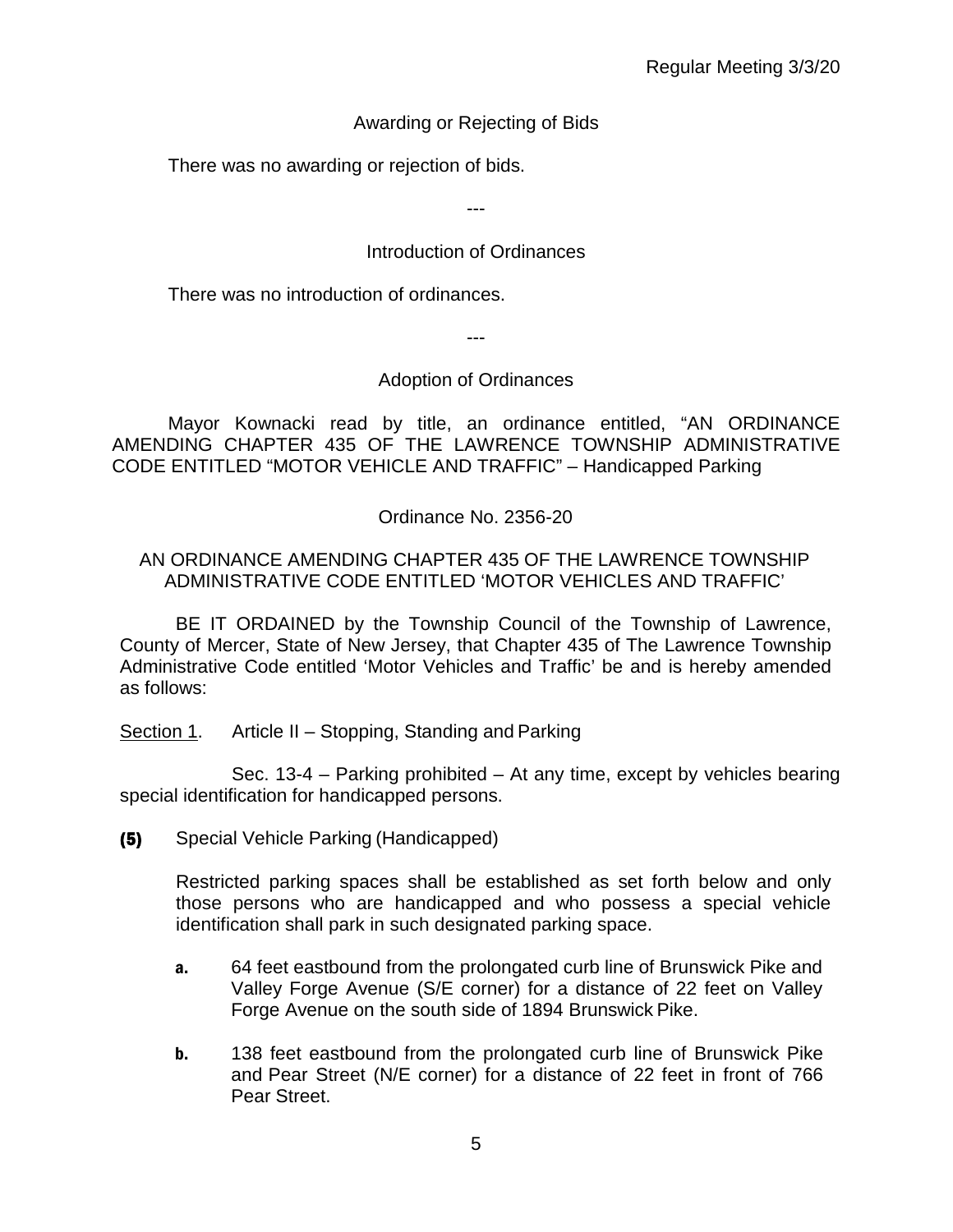- c. 340 feet eastbound from the prolongated curb line of Rt. 206 (Lawrence Road) and Fairfield Avenue (S/E corner) for a distance of 22 feet in front of 81 Fairfield Avenue.
- d. 285 feet eastbound from the prolongated curb line of Princeton Avenue and Myrtle Avenue (S/E corner) for a distance of 22 feet in front of 55 Myrtle Avenue.
- e. 180 feet westbound from the prolongated curb line of Hopewell Avenue and Slack Avenue (S/W corner) for a distance of 22 feet in front of 115 Slack Avenue.
- f. 263 feet eastbound from the prolongated curb line of Princeton Avenue and Myrtle Avenue (S/E corner) for a distance of 22 feet, in front of 57 Myrtle Avenue
- g. 204 feet westbound from the prolongated curb line of Ohio Avenue and Puritan Avenue (N/W corner) for a distance of 22 feet in front of 716 Puritan Avenue.
- h. 324 feet eastbound from the prolongated curb line of Princeton Avenue and Myrtle Avenue (S/E corner) for a distance of 22 feet in front of 51 Myrtle Avenue.
- i. 141 feet eastbound from the prolongated curb line of Slack Avenue and Princeton Pike (S/E corner) for a distance of 22 feet, in front of 143 Slack Avenue.
- j. 99 feet northbound from the prolongated curb line of Pine Street and Brunswick Avenue, for a distance of 22 feet, in front of 1117 Brunswick Avenue.
- k. 518 feet westbound from the prolongated curb line of Brunswick Avenue and Lanning Avenue (N/W corner) for a distance of of 22 feet, in front of 944 Lanning Avenue.
- l. 70 feet westbound from the prolonged curb line of Brunswick Avenue and Lanning Avenue (S/E corner) for a distance of 22 feet on the side of 1279 Brunswick Avenue.
- m. 56 feet southbound from the prolongated curb line of Greenfield Avenue and Rupert Street (S/W corner) for a distance of 22 feet on the side of 49 Greenfield Avenue.
- n. 268 feet eastbound from the prolongated curb line of Princeton Avenue and Lanning Avenue (S/E corner) for a distance of 22 feet in front of 961 Lanning Avenue.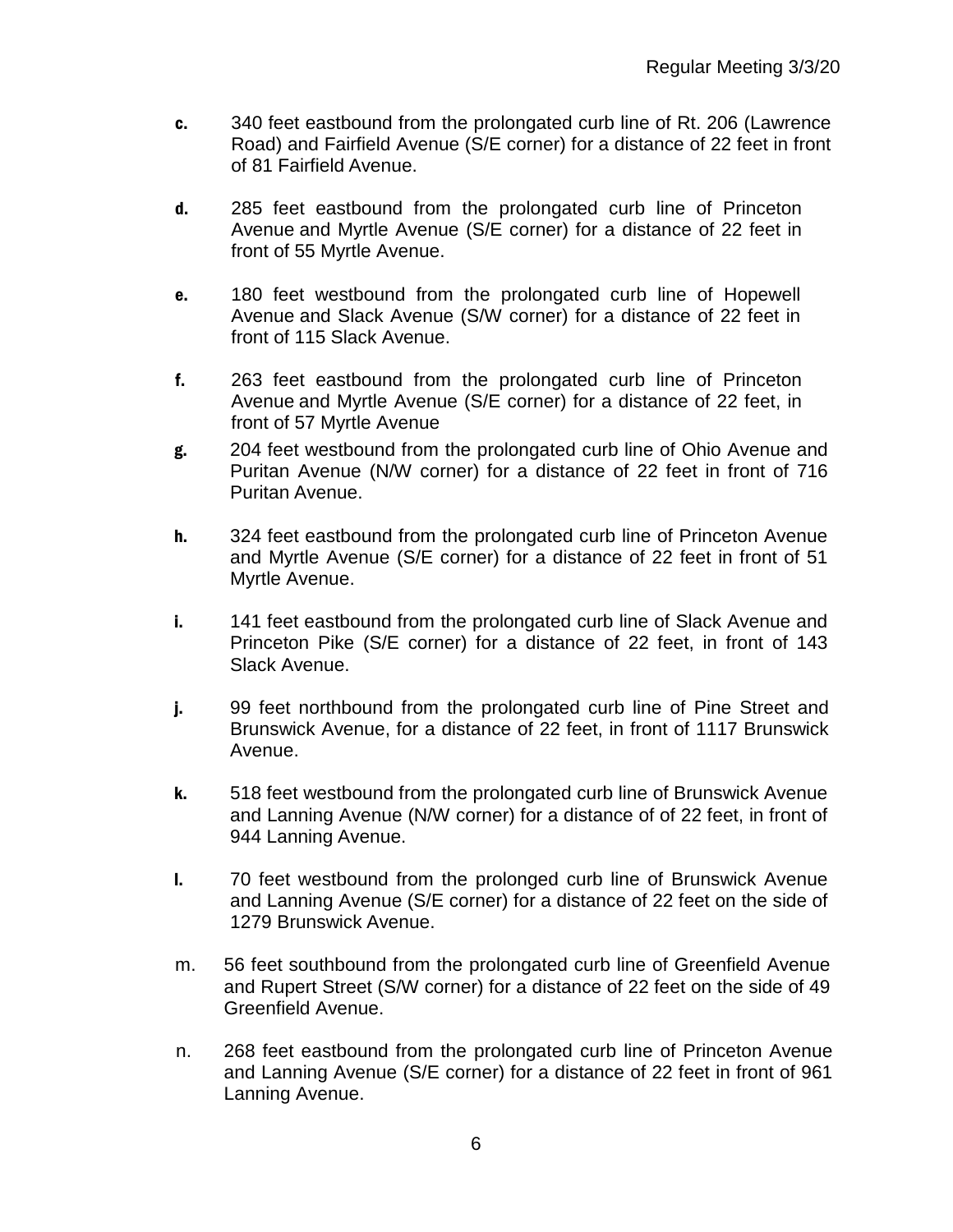- o. 191 feet eastbound from the prolongated curb line of Brunswick Pike and Puritan Avenue (N/E corner) for a distance of 22 feet in front of 758 Puritan Avenue
- Section 2. This ordinance supercedes all previous ordinances that relate to the designation of handicapped parking on streets and roadways within the Township of Lawrence.
- Section 3. Severability. If any provisions of this ordinance shall be adjudged invalid, such adjudication shall not affect the validity of the remaining provisions, which shall be deemed severable therefrom.
- Section 4. Repealer.

All ordinances or parts of same inconsistent with any provisions of this ordinance are hereby repealed to the extent of such inconsistency.

Section 5. Effective Date.

This ordinance shall become effective twenty (20) days following the adoption thereof in accordance with law.

Additions Underlined

The Ordinance was adopted after the public hearing thereon, on the following roll call vote:

| <b>COUNCIL</b>     | <b>AYE</b> | <b>NAY</b> | <b>PRESENT</b> | <b>ABSENT</b> | <b>ABSTAIN</b> | <b>MOVE</b> | <b>SECOND</b> |
|--------------------|------------|------------|----------------|---------------|----------------|-------------|---------------|
| <b>Mr. Bobbitt</b> |            |            |                |               |                |             |               |
| Ms. Lewis          |            |            |                |               |                |             |               |
| <b>Mr. Powers</b>  |            |            |                |               |                | n           |               |
| Mr. Ryan           |            |            |                |               |                |             |               |
| Mayor Kownacki     |            |            |                |               |                |             |               |

---

## **Manager's Report –**

Mr. Nerwinski submitted invoice listings for the month of March 2020 in the amount of \$947,568.04.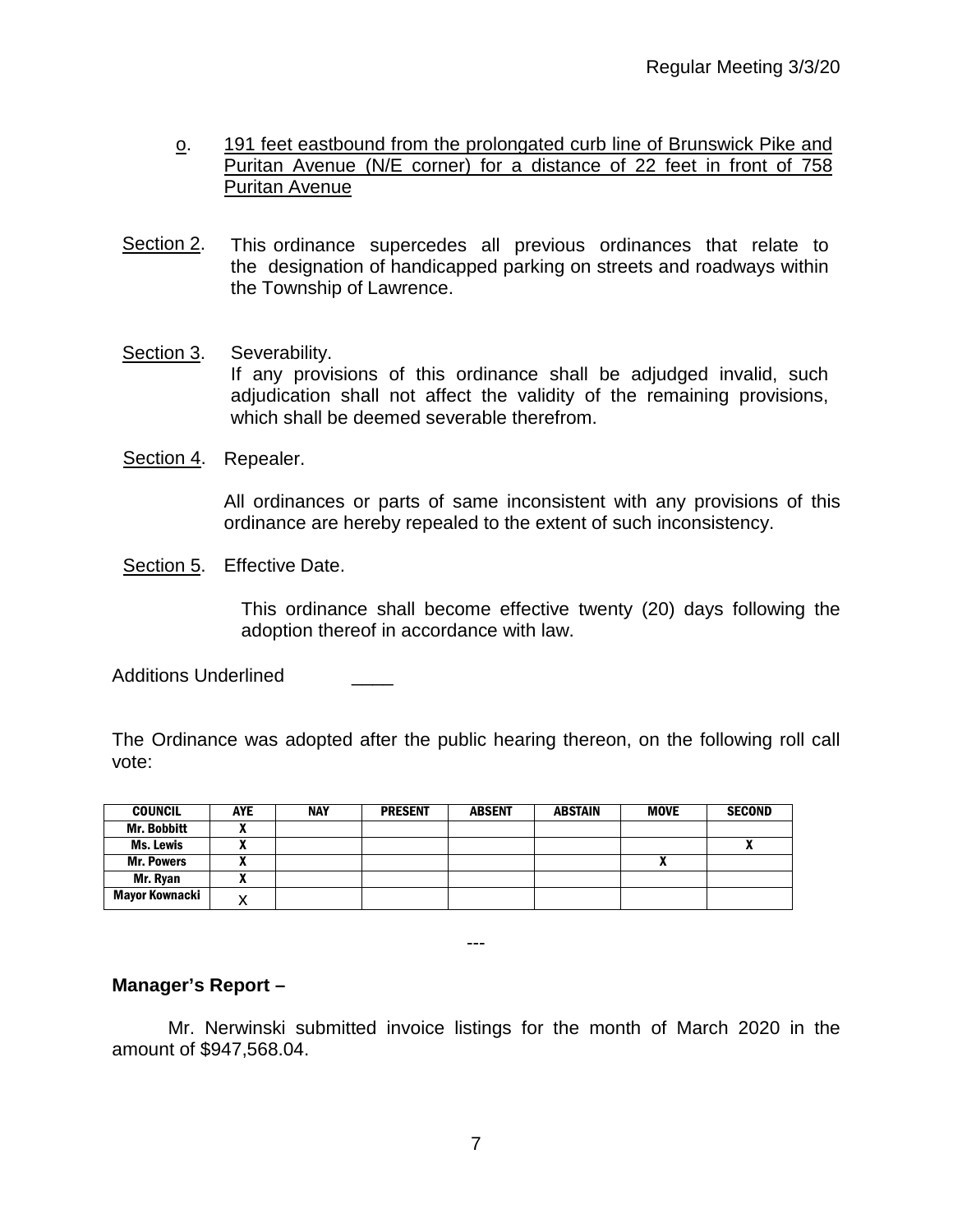Mr. Nerwinski stated he would first like to apologize to the Town Council for not supplying them with the Manager's Report for this meeting based on there not being much on the Agenda and him being away in Vancouver they thought it would be okay with the Council not to do one; but, in the future they always get a report to them and certainly if there was something of consequence he would have reached out to them.

Mr. Nerwinski stated that Lawrence Township is fortunate to have a Health Department and advised that they get approached several times a year from towns that do not have a Health Officer and are seeking shared services from Lawrence Health Department and they have resisted those requests and the Coronavirus is one of those examples where it is really important to have a Health Officer as Ms Chamberlain has taken substantial steps in her department to ensure that the community of Lawrence is safe. They have posted informative information on the Township website as well as to what steps the Township has taken in response to the outbreak of the virus which is a continuing process that has taken up a lot of Ms. Chamberlain's time; but, she stayed on top of it and she keeps him informed and he sent an email to Council sharing that information with them just in case residents reach out to them given her office has been filled with a lot of concerns from residents.

Mr. Nerwinski advised that the Township employees will also be given information to protect themselves from this virus because they deal with the public in a lot of public places so they are going to make sure that the employees receive individually specific skillset to handle this to protect themselves and he wanted the Council to be aware of that at this public meeting and indicated at this point in time Lawrence Township is in good hands with regards to Carol Chamberlain, Health Officer, and the Health Department who have a protocol set in place and he will continue to keep them informed on the situation.

---

**Attorney's Report –**

Mr. Roskos reported that he has more to discuss for closed session but he would like to bring the Council up to speed on their discussions with the new owners of Steward's Crossing and advised that Steward's Crossing was purchased in the latter part of 2018 by Berkshire Realty out of Boston which is their only New Jersey rental property. They own a lot of properties across the United States but one of the things that became obvious is that they are not familiar with the UHAC Regulations or Mount Laurel Housing so they are negotiating with them over rental rate increases.

Mr. Roskos advised that there was a period of time when COAH regulated what rental increases could be for rental apartments but under the Christi Administration there was a 'dark time' when COAH was out of business for a while and no numbers were issued and substitute numbers are now generated by a New Jersey planning group which is recognized by everyone. But, during the dark period many apartments that had affordable units did not know what they could and could not do; but, in 2018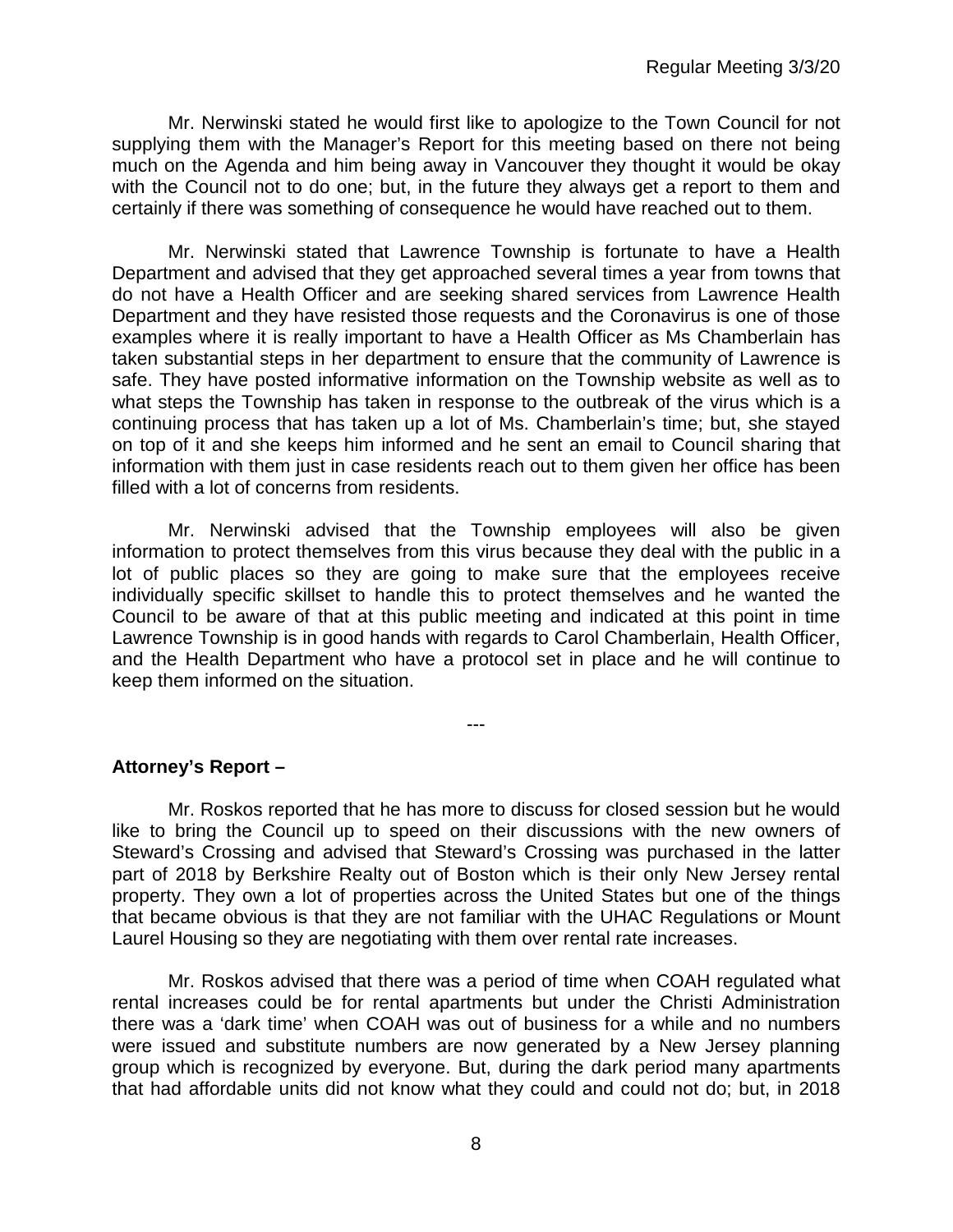there was an increase issued by the new group and that was the time for apartment owners to catch up on their failure to be able to do legal rent increases. But, the new owners of Steward's Crossing did not take advantage of that so they came to Township pleading their case to raise the rent to get closer to what other affordable units are in the county.

Mr. Roskos stated his positon is they missed their window as they did not take advantage of the rates and act as they should have but Piazza & Associates have said that is really not what is taking place across the State and the increase is capped at 9 percent so they are working their way through the negotiation process and he will come back at a later date as to what he and Piazza & Associates feels is equitable and fair and proceeded to discuss new imposition of fees – for parking, trash and amenity fees' charged at the Steward's Crossing site. And, although, the money has been utilized to clean up the site he made it clear that they would not tolerate fees for Mt Laurel unit which is really a substitute for the rent increase. The Owners indicated it was never their intentions to impose the fees on the affordable units they are in the process of learning the ropes and will get back to them with a plan is to eliminate the fees that in his estimation is illegal and should not be applied to the Mt. laurel units. In closing, Mr. Roskos stated he just wanted to provide the Council with a little history so when he brings forth the proposal they will know the history.

---

---

## **Clerk's Report –**

There was no Clerk's report.

**Unfinished Business –**

- A. Change of Start Time for Council Meetings Mayor Kownacki advised that start time for the Council Meetings will remain the same and the summer schedule start time will start at 6:00 p.m.
- B. Change of Start Time for Boards and Committees After some discussion amongst the Council the consensus was to move the Boards and Committee meetings start time to 7:00 p.m.

**New Business –** 

Mayor Kownacki posed the question as to the legality of the Council who serve as liaisons to the Boards and Committees becoming a voting member of their particular board or committee. After some discussion, Mr. Roskos advised that one vote does not

---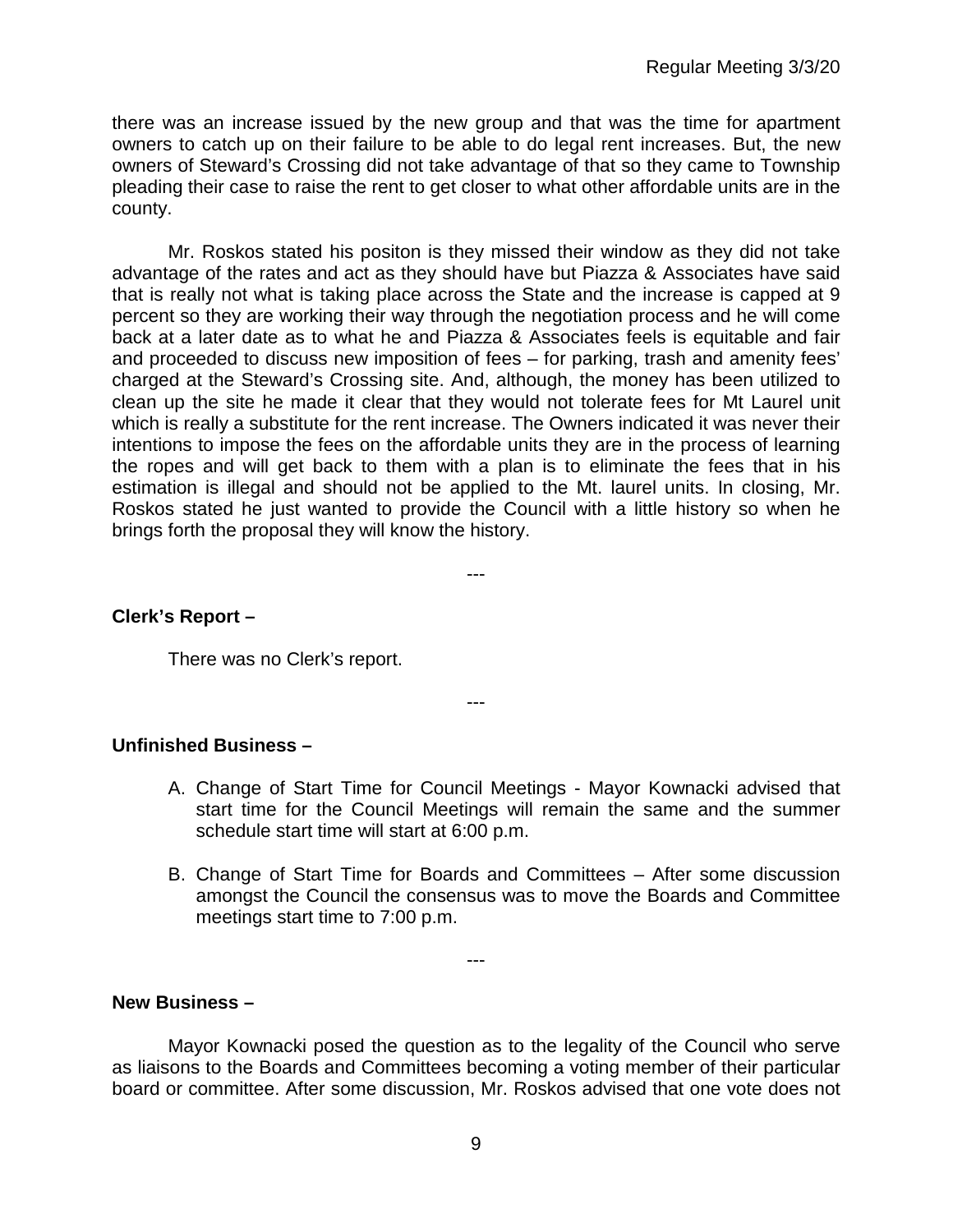decide an issue; it has to be majority so he does not have a problem with a member of Council being a voting member while serving as a liaison. Mayor Kownacki asked the Municipal Clerk to set the matter for the April's agenda and the Township Attorney requested that all the changes to the Boards and Committees be done at the same time.

Mayor Kownacki stated last year while covering the meeting for Mayor Bobbitt they received a letter asking the Council to change or endorse the naming road into Heritage Park (Eggerts Crossing Village at Johnson Avenue) "Harold Vereen Greenway" from Eggert Crossing Road to the Ewing Township borderline; an area Mr. Vereen always made sure the Township maintained and cared for. And, he tabled the matter being more information was needed and he did not want to deal with it without Councilman Bobbitt being present. So, his question to Mr. Roskos is there any provision prohibiting them from changing the name of the Greenway to "Harold Vereen Greenway" being it involves Greenway funding. Mr. Roskos stated he thinks it is a good idea but he does not have an answer right now as he does not know if the use of other public money handicaps the Township in anyway; if it was Open Space money he would say it is okay. Mr. Nerwinski noted that he has some ideas for Council's consideration.

### **Public Participation (3-minute limitation per speaker)** –

Mr. Paul Larson, Chair of Trails, Open Space and Stewardship Advisory Committee and Trustee for the Historical Society, stated as it relates to the time change he still has to poll the members of the Committee to see what time works best for them because of other commitments.

---

Mr. Larson reported that the Trails and Bicycle Plans have finally been made available by Mercer County and there will be a public hearing on March 11<sup>th</sup> at the McDade County Administration Building about the new Mercer County Bicycle Plan. And, Tim Braille from the New Jersey Conservation Foundation sent him a link that should have been out last year about the Great Mercer Trails Plan and associated pattern book that is now posted on the GMTMA website. Mr. Larson further reported that the Mercer Green Fest is on May  $14<sup>th</sup>$  at Rider University from 11:00 a.m. to 4:00 p.m., indicated he hopes to see everyone there.

---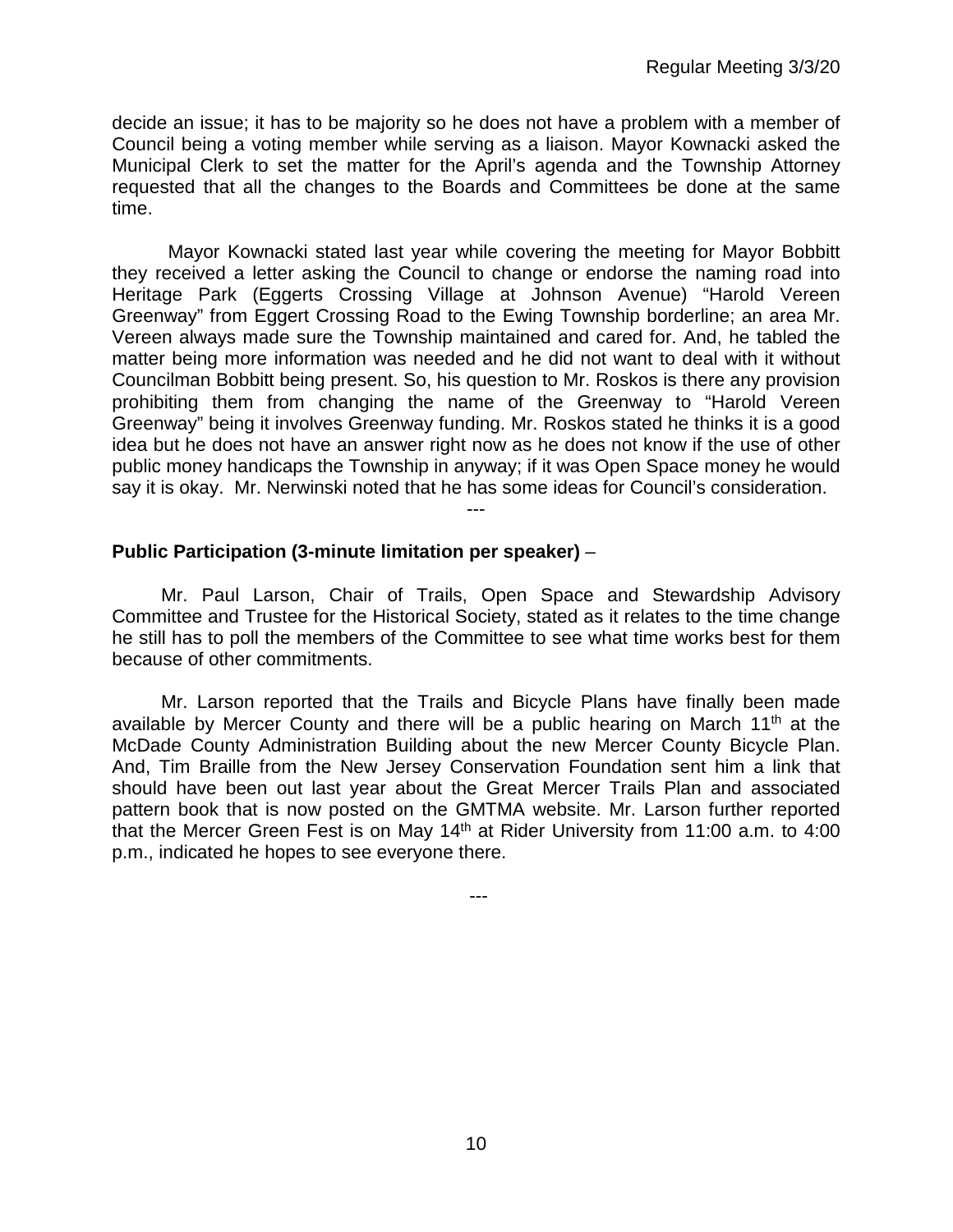## **Resolutions**

Resolution Nos. 95-20 (18-A.1) through 100-20 (18-H.3) with the exception of Resolutions 101-20 and 102-20 (Bond Releases) were approved by the following roll call vote:

| <b>COUNCIL</b>     | <b>AYE</b> | <b>NAY</b> | <b>PRESENT</b> | <b>ABSENT</b> | ABSTAIN | <b>MOVE</b> | <b>SECOND</b> |
|--------------------|------------|------------|----------------|---------------|---------|-------------|---------------|
| <b>Mr. Bobbitt</b> |            |            |                |               |         |             |               |
| Ms. Lewis          |            |            |                |               |         | Λ           |               |
| <b>Mr. Powers</b>  |            |            |                |               |         |             |               |
| Mr. Ryan           |            |            |                |               |         |             |               |
| Mayor Kownacki     | ,,,        |            |                |               |         |             |               |

Cited Resolutions are spread in their entirety in the Resolution Books of the Township of Lawrence.

~~~

Resolution No. 101-20 (18-B.2) and 102-20 (18-B.3) was approved by the following roll call vote:

| <b>COUNCIL</b>     | AYE | <b>NAY</b> | <b>PRESENT</b> | <b>ABSENT</b> | ABSTAIN | <b>MOVE</b> | <b>SECOND</b> |
|--------------------|-----|------------|----------------|---------------|---------|-------------|---------------|
| <b>Mr. Bobbitt</b> |     |            |                |               |         |             | $\mathbf{r}$  |
| Ms. Lewis          |     |            |                |               |         |             |               |
| <b>Mr. Powers</b>  |     |            |                |               |         | "           |               |
| Mr. Ryan           | n   |            |                |               |         |             |               |
| Mayor Kownacki     |     |            |                |               |         |             |               |

Cited Resolutions are spread in their entirety in the Resolution Books of the Township of Lawrence.

---

**Council Initiatives/Liaison Reports –**

Councilman Bobbitt reported that the Growth & Redevelopment Committee had a presentation on the Brunswick Streetscapes and they had a lot of good feedback and a lot of people excited about it and if anyone missed the meeting there will be another on March 11<sup>th</sup> at 7:00 p.m. at the Slackwood Fire Company.

Councilman Ryan reported that the Lawrence Township Police Department is having a fundraiser this coming Saturday, March 7<sup>th</sup> from 9 a.m. to 11:00 a.m. for Officer Mark Harmon who passed away.

 Councilman Powers reported that the Black History Month Celebration at Lawrence High School was really well attended so they had great turnout for that event. The Historic Preservation Committee did the approval for the project at the Lawrenceville School Campus that will be going before the Planning Board even though it is technically not in the historic district but they took a conservative approach getting the approval from the Committee. With regards to the Shade Tree Advisory Committee,